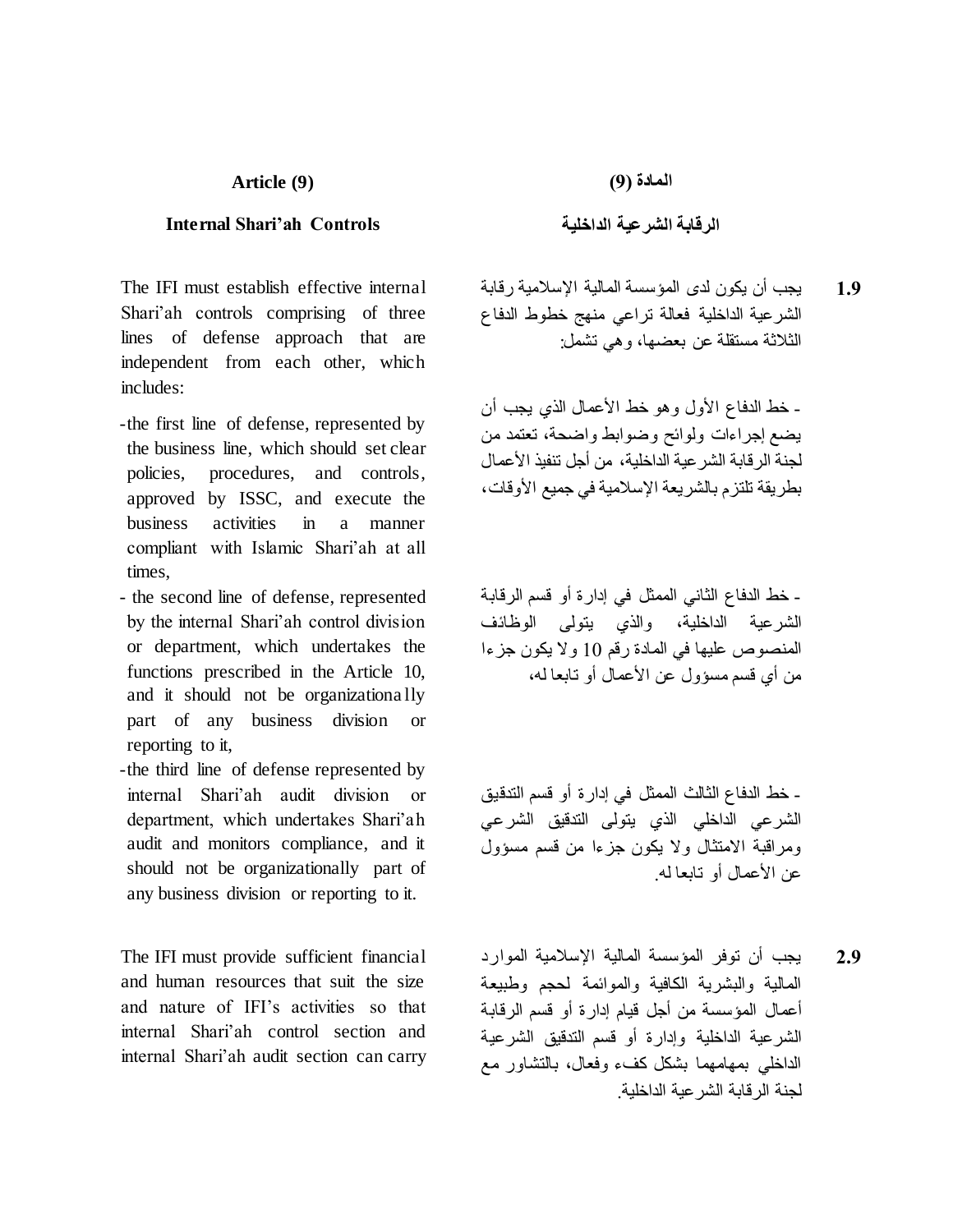their work effectively and efficiently, in consultation with the ISSC.

The internal Shari'ah control division or section and internal Shari'ah audit division or section perform two different tasks, and must stay separate from each other in terms of reporting and human resources in accordance with the three lines of defense approach.

تقوم إدارة أو قسم الرقابة الشرعية الداخلية وإدارة أو قسم التدقيق الشرعي الداخلي بمهمتين منفصلتين ويجب أن يستقال عن بعضهما البعض من حيث التبعية والموارد البشرية وفقا لمنهج خطوط الدفاع الثلاثة **3.9**

**Article (11)**

## **Internal Shari'ah Audit Division or Section**

The internal Shari'ah audit division or section undertakes Shari'ah audit and monitors IFI's compliance with the Islamic Shari'ah. This is conducted through an annual plan to collect and assess evidence of IFI's activities and transactions to ensure their compliance with Islamic Shari'ah and ensure the adequacy of internal procedures and Shari'ah governance frameworks.

The Board should appoint a Shari'ah controller to serve as head for internal Shari'ah audit division or section.

The head for internal Shari'ah audit division or section must:

**أ.** مسلما، ,Muslim Be

# **المادة )11(**

### **إدارة أو قسم التدقيق الشرعي الداخلي**

- تقوم إدارة أو قسم التدقيق الشرعي الداخلي بالتدقيق الشرعي ومراقبة امتثال المؤسسة المالية اإلسالمية بالشريعة اإلسالمية من خالل خطة سنوية تتمثل في جمع وتقييم األدلة عن أنشطة ومعامالت المؤسسة المالية اإلسالمية للتأكد من التزامها بالشريعة اإلسالمية ومدى كفاية اإلجراءات الداخلية وأطر الحكومة الشرعية. **1.11**
- يعين مجلس اإلدارةمراقبا شرعيا يكون رئيسا إلدارة **2.11** أو قسم التدقيق الشرعي الداخلي. ويشترط في رئيس إدارة أو قسم التدقيق الشرعي الداخلي أن يكون: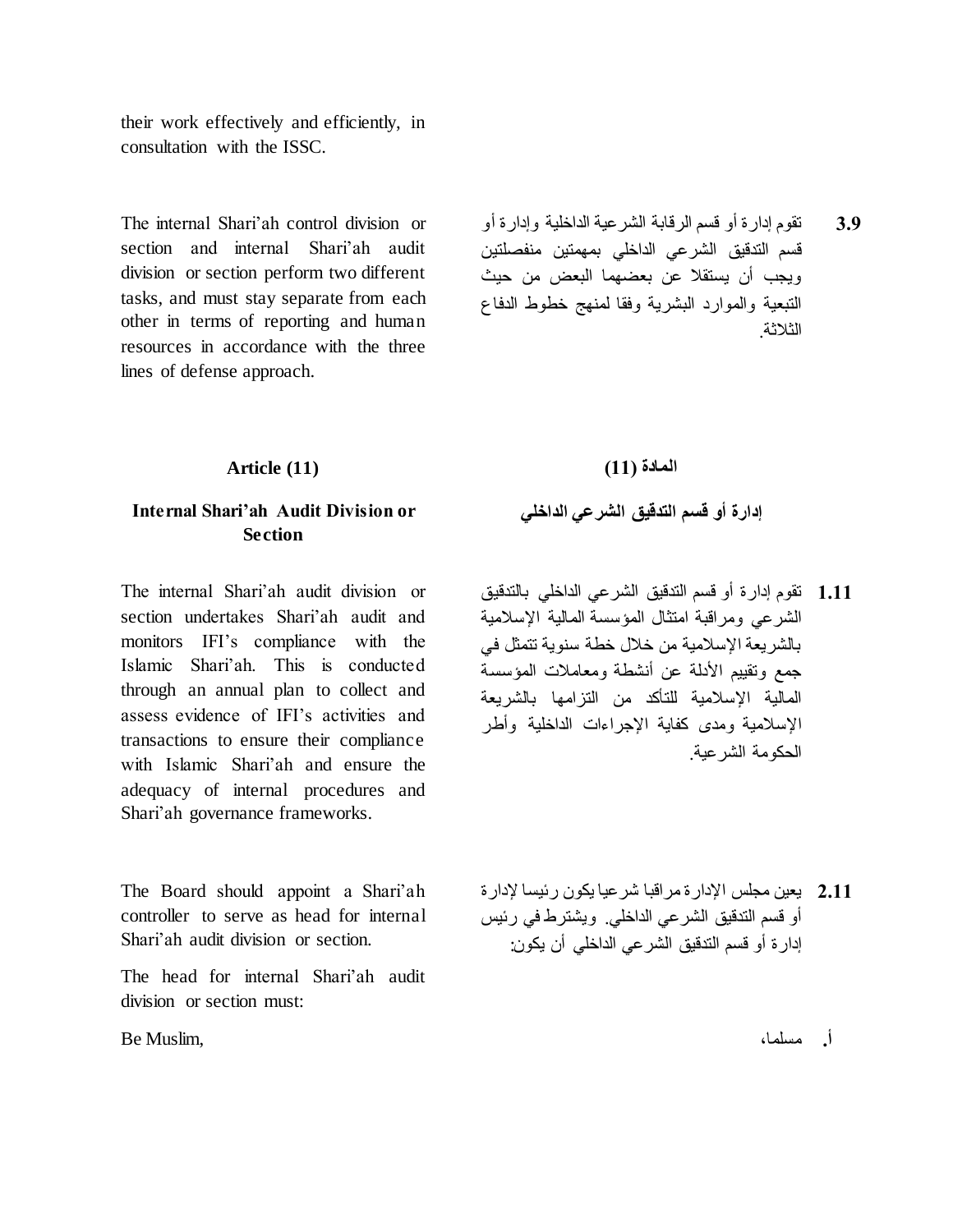have a university degree in Islamic Shari'ah, or relevant specializations,

have a professional certificate in Shari'ah and Islamic Banking Audit from one of the organizations that support Islamic Finance like the Accounting and Auditing Organization for IFIs (AAOIFI) and the General Council for Islamic Banks And Financial Institutions (CIBAFI). It is also preferable to have a professional certificate in auditing issued by an international organization,

have an experience of 10 years (at least, as a minimum, in the field of Shari'ah audit,

not have been sentenced by a court in crimes related to honor or honesty, or sentenced by imprisonment, and

have strong command of English and reasonable command of Arabic.

The head of internal Shari'ah audit division or department shall report to the Board. The head of internal Shari'ah audit division or section shall submit the reports to the ISSC for resolutions on Shari'ah matters mentioned in his/her reports. He/She shall then report with the ISSC resolutions to the Board's audit committee for the implementation of their content and follow-up of their requirements.

The internal Shari'ah audit division or section submits its regular reports to the ISSC and to the Board audit committee biannually (at minimum).

- حاصالً على مؤهل جامعي في الشريعة اإلسالميةأو **ب.** في التخصصات ذات العالقة،
- حاصال على شهادة مهنية في التدقيق الشرعي **ج.** والمصرفية اإلسالمية من إحدى المنظمات الداعمة للمالية اإلسالمية مثل هيئة المحاسبة والمراجعة للمؤسسات المالية الإسلامية (أيوفي) أوالمجلس العام للبنوك والمؤسسات المالية اإلسالمية )سيبافي( ويفضل أن تكون لديه شهادة مهنية في التدقيق الداخلي صادرة عن منظمة دولية،
- **د.** لديه خبرة لا تقل عن عشر سنوات (على الأقل) في مجال التدقيق الشرعي،
- أن ال يكون قد صدر في حقه حكم قضائي في جريمة **ه.** مخلة بالشرف أو األمانة أو تمت إدانته بعقوبة مقيدة للحرية،
- أن يكون متقنا للغة اإلنجليزية ولديه معرفة جيدة **و.** باللغة العربية.
- يتبع رئيس إدارة أو قسم التدقيق الشرعي الداخلي **3.11** مجلس اإلدارة. ويرفع رئيس إدارة أو قسم التدقيق الشرعي الداخلي تقاريره إلى لجنة الرقابة الشرعية الداخلية للمؤسسة المالية اإلسالمية للبت في القضايا الشرعية التي تتضمنها تقاريره. ويرفع تقاريره مع قرارات لجنة الرقابة الشرعية الداخلية إلى لجنة التدقيق التابعة لمجلس اإلدارة من أجل تنفيذ محتواها ومتابعة مقتضياتها.
- ترفع إدارة أو قسم التدقيق الشرعي الداخلي تقاريره إلى لجنة الرقابة الشرعية الداخلية وإلى لجنة التدقيق **4.11**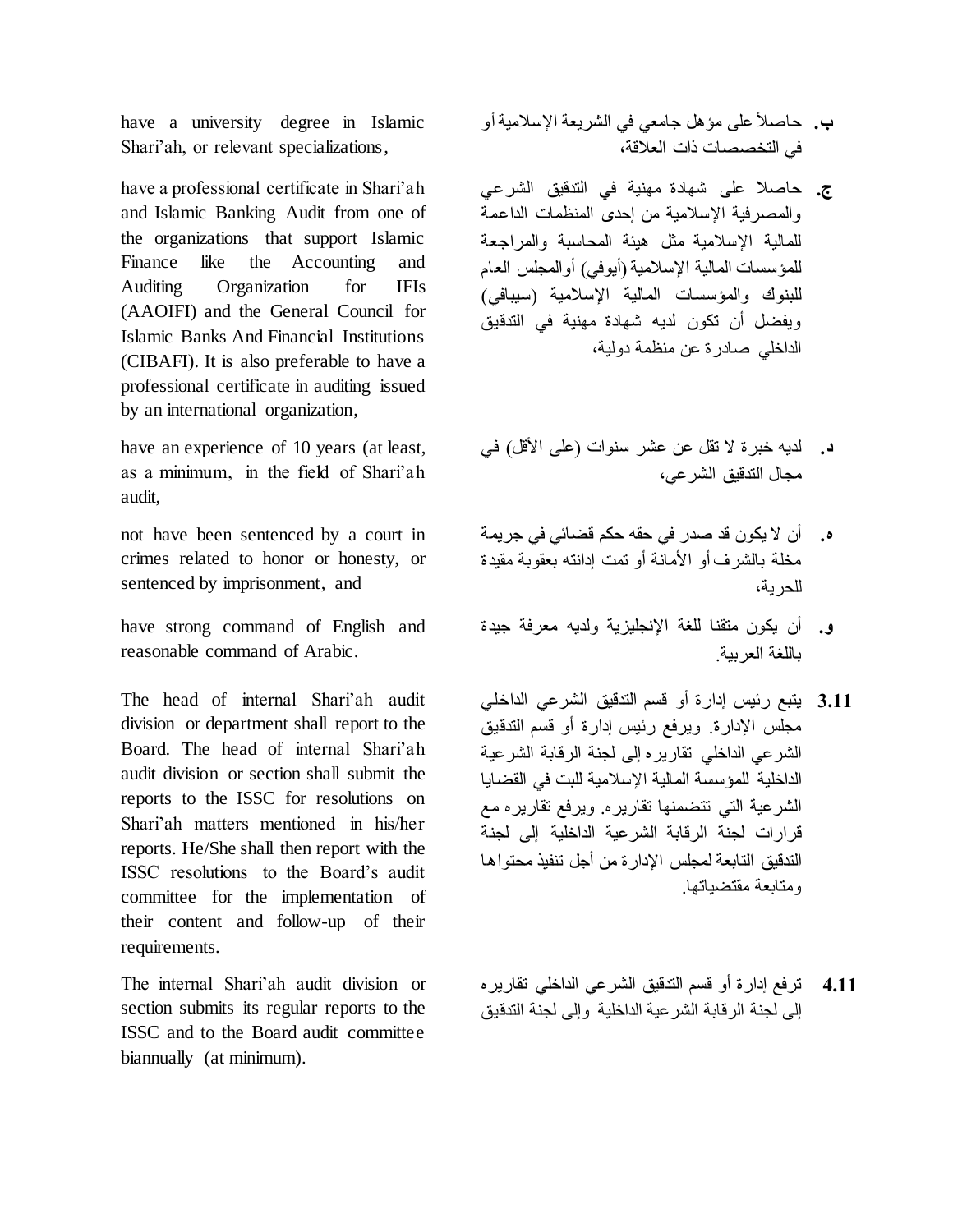التابعة لمجلس اإلدارة بشكل نصف سنوي )كحد 1 أدنى( .

- يجب التنسيق وتبادل التقارير ومخرجاتها بين إدارة **5.11** التدقيق الشرعي الداخلي وإدارة التدقيق الداخلي.
- ال يخضع رئيس وموظفو إدارة أو قسم التدقيق **6.11** الشرعي الداخلي في ترقياتهم وعالواتهم وتقييم أدائهم وإقالتهم لإلدارة التنفيذية التي يراقبون أعمالها وإنما لمجلس اإلدارة من خالل لجنة التدقيق بالتشاور مع لجنة الرقابة الشرعية الداخلية.
- ال يكون لموظفي إدارة أو قسم التدقيق الشرعي **7.11** الداخلي أي صالحيات أو مسؤوليات تنفيذية تجاه الأعمال والأنشطة والعقود التبي يقومون بالتدقيق عليها.
- يجب أن يقوم إدارة أو قسم التدقيق الشرعي الداخلي **8.11** بمهامه وفق إجراءات عمل مححدة.
- يشترط في المدقق الشرعي الداخلي ما ورد في البند **9.11** )2.11( أعاله، باستثناء شرط الخبرة، فيجب أن

The internal Shari'ah audit division and the internal audit division must coordinate and exchange their findings and reports.

In matters related to promotions, bonus, performance assessment, and removal, internal Shari'ah audit division or section head and staff shall not report to the senior management they are auditing, but to the Chairman of the Board, through the audit committee, and in consultation with the ISSC.

Internal Shari'ah audit division or section staff shall not assume any executive powers or responsibilities related to businesses, activities, and contracts that may be audited by them.

Internal Shari'ah audit division or section must carry out its duties in line with specified work procedures.

The internal Shari'ah auditor must meet the requirements mentioned in (11.2) above, except for the condition of

l

 $1$  The frequency of reports submitted by the internal Shari'ah audit division or section depends on the size and nature of the IFI's works, which might require submitting more reports

تعتمد دورية التقارير التي يرفعها قسم أو إدارة التدقيق الشرعي الداخلي على حجم وطبيعة أعمال المؤسسة والتي قد تتطلب رفع تقارير أكثر.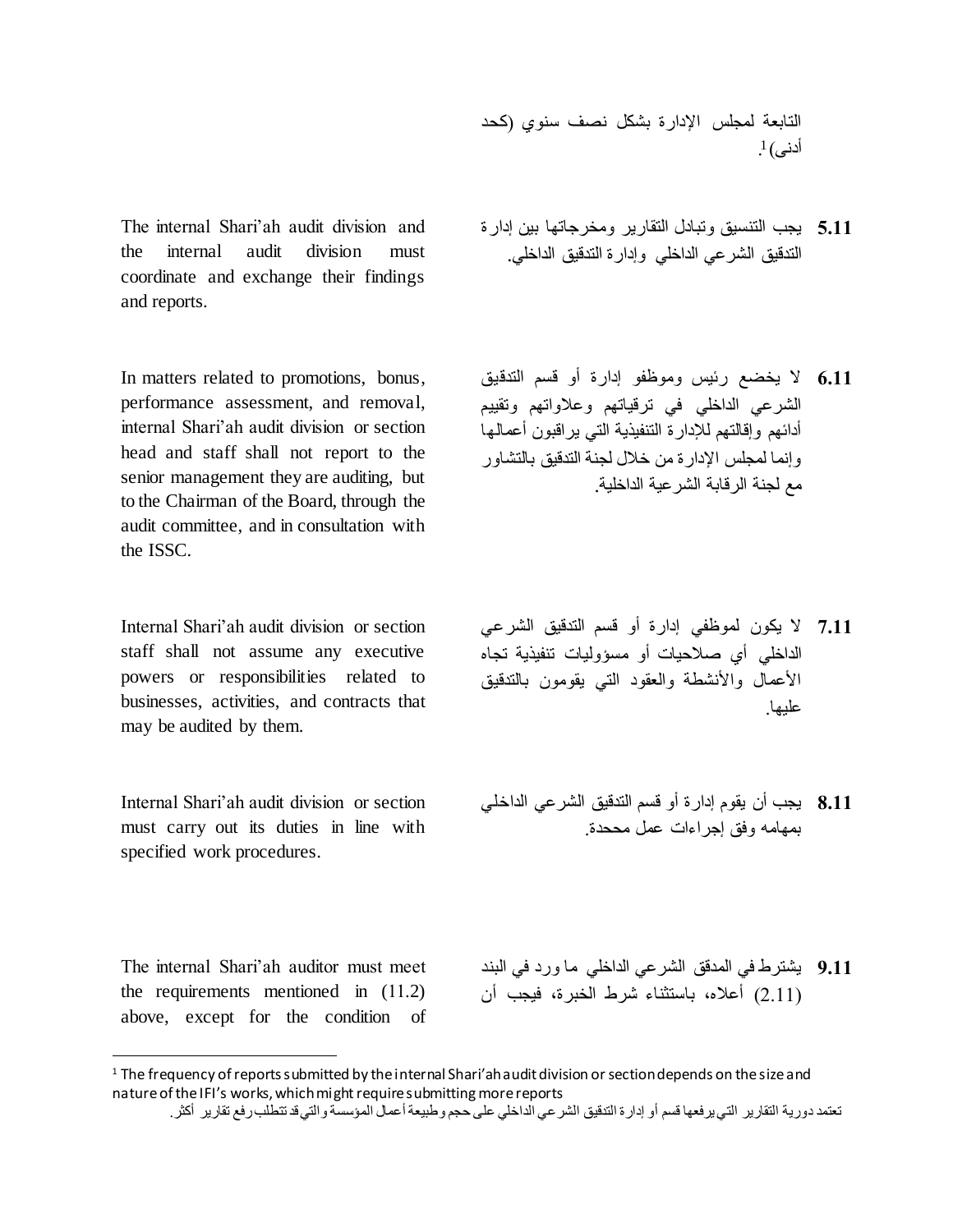experience; where the internal Shari'ah auditor must have a minimum practical experience of five years in Shari'ah internal audit.

Internal Shari'ah audit division or section shall carry out the following duties:

Development of internal Shari'ah audit manual, and to undertake review and update of the manual on a regular basis.

Prepare the annual Shari'ah audit plan, which must be approved by the ISSC in coordination with the audit committee , while upholding the best practices in this process (e.g. Risk based Shari'ah Audit).

Undertake assessment of businesses and activities of IFI to ensure the IFI's compliance with Islamic Shari'ah.

Assess effectiveness of the internal Shari'ah supervision to ensure that the IFI complies with Islamic Shari'ah.

Ensure that the products, services forms, contracts, agreements, activities and transactions execution procedures, and other related matters are approved by ISSC.

- يكون للمدقق الشرعي الداخلي خبرة عملية ال تقل عن خمس سنوات في مجال التدقيق الشرعي.
- يتولى إدارة أو قسم التدقيق الشرعي الداخلي المهام **10.11** اآلتية:
- إعداد دليل التدقيق الشرعي وتحديثه ومراجعته **أ. أ** دوريا . ً **.**
- إعداد خطة التدقيق الشرعي السنوية لتعتمدها لجنة **ب. ب** الرقابة الشرعية الداخلية بالتنسيق مع لجنة التدقيق **.** مع مراعاة أفضل الممارسات )التدقيق الشرعي المبني على المخاطر مثال(.
- تقييم أعمال وأنشطة المؤسسة المالية اإلسالمية للتأكد **ج. ج** من مدى التزامها بالشريعة اإلسالمية. **.**
- تقييم فاعلية الرقابة الشرعية الداخلية، والتأكد من **د. د** التزام المؤسسة المالية اإلسالمية بالشريعة **.** اإلسالمية.
- التأكد من أن المنتجات والخدمات والنماذج والعقود **ه. ه** واالتفاقيات، وإجراءات تنفيذ األنشطة والعمليات، وغيرها من الأمور ذات العلاقة مجازة من قبل لجنة الرقابة الشرعية الداخلية.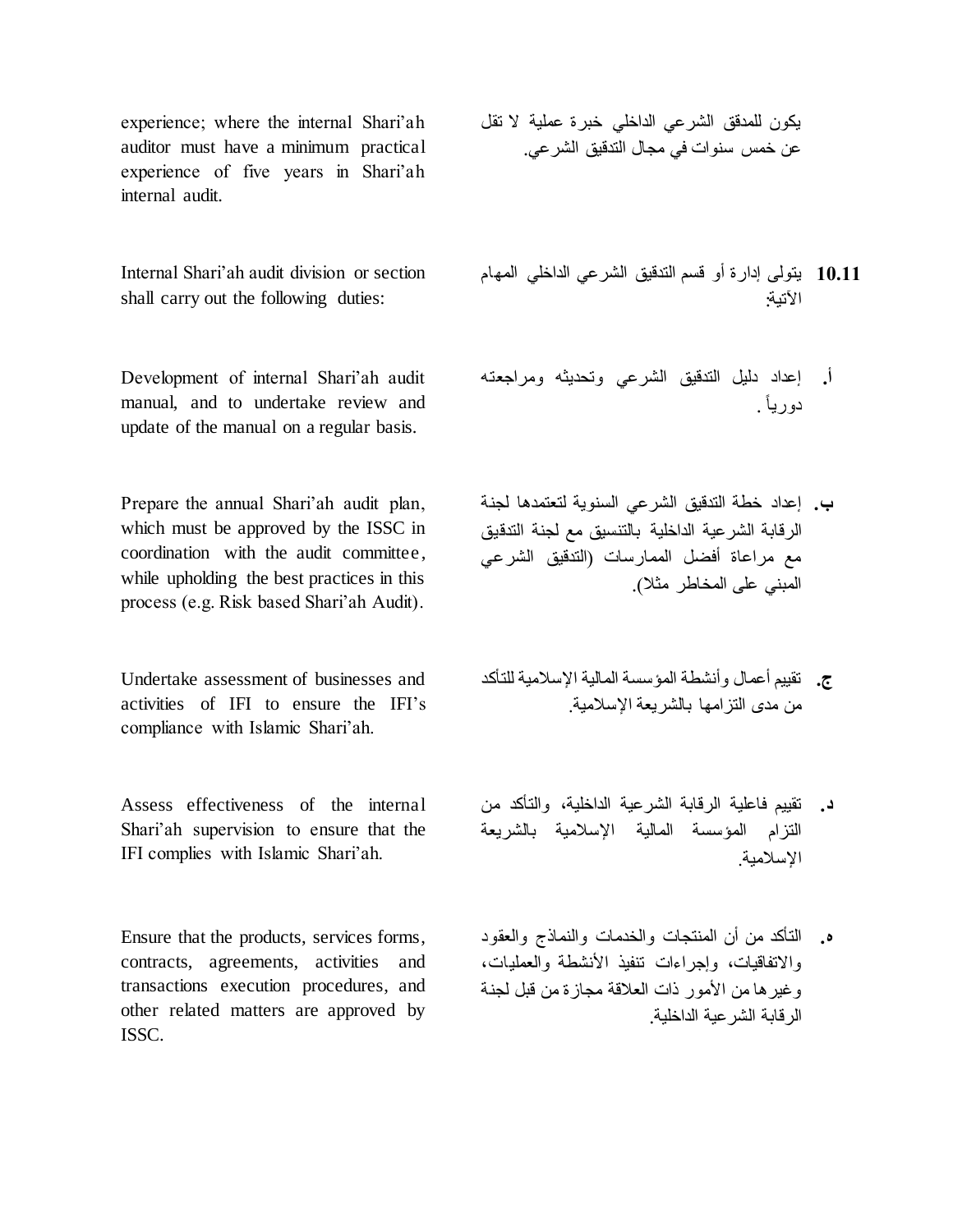Ensure the IFI's branches, its internal and external departments, and affiliates comply with the Islamic Shari'ah.

Conduct regular field audit to the IFI's internal and external departments, and branches (if any).

Prepare internal audit forms and programs required for conducting inspection, and to verify and documents the sound execution of transactions in light of the ISSC's fatwas and HSA's resolutions.

Conduct meetings with IFI's departments and branches to discuss the Shari'ah observations and request putting in place appropriate measures to prevent recurrences of similar issues, and in cooperation with relevant entities inside the IFI.

Prepare a report of the outcomes of the Internal Shari'ah audit.

- التأكد من أن فروع المؤسسة المالية اإلسالمية **و.** وإداراتها الداخلية والخارجية وشركاتها التابعة تلتزم بالشريعة اإلسالمية. **و**
- القيام بتدقيق ميداني بصفة دورية إلدارات المؤسسة **ز. ز** المالية الإسلامية وفروعها داخلياً وخارجياً (إن وجدت).
- إعداد استمارات وبرامج التدقيق الشرعي الالزمة **ح. ح** إلجراء عملية الفحص والتحقق مستندياً من صحة **.** تنفيذ العمليات في ضوء فتاوى لجنة الرقابة الشرعية الداخلية وقرارات الهيئة العليا الشرعية.
- عقد اجتماعات مع إدارات المؤسسة المالية اإلسالمية **ط. ط** وفروعها لمناقشة المالحظات الشرعية، وطلب **.** وضع اإلجراءات المالئمة لتالفيها بالتعاون مع الجهات ذات الصلة داخل المؤسسة المالية اإلسالمية.

**ي. ي**إعداد تقرير بمخرجات التدقيق الشرعي الداخلي.